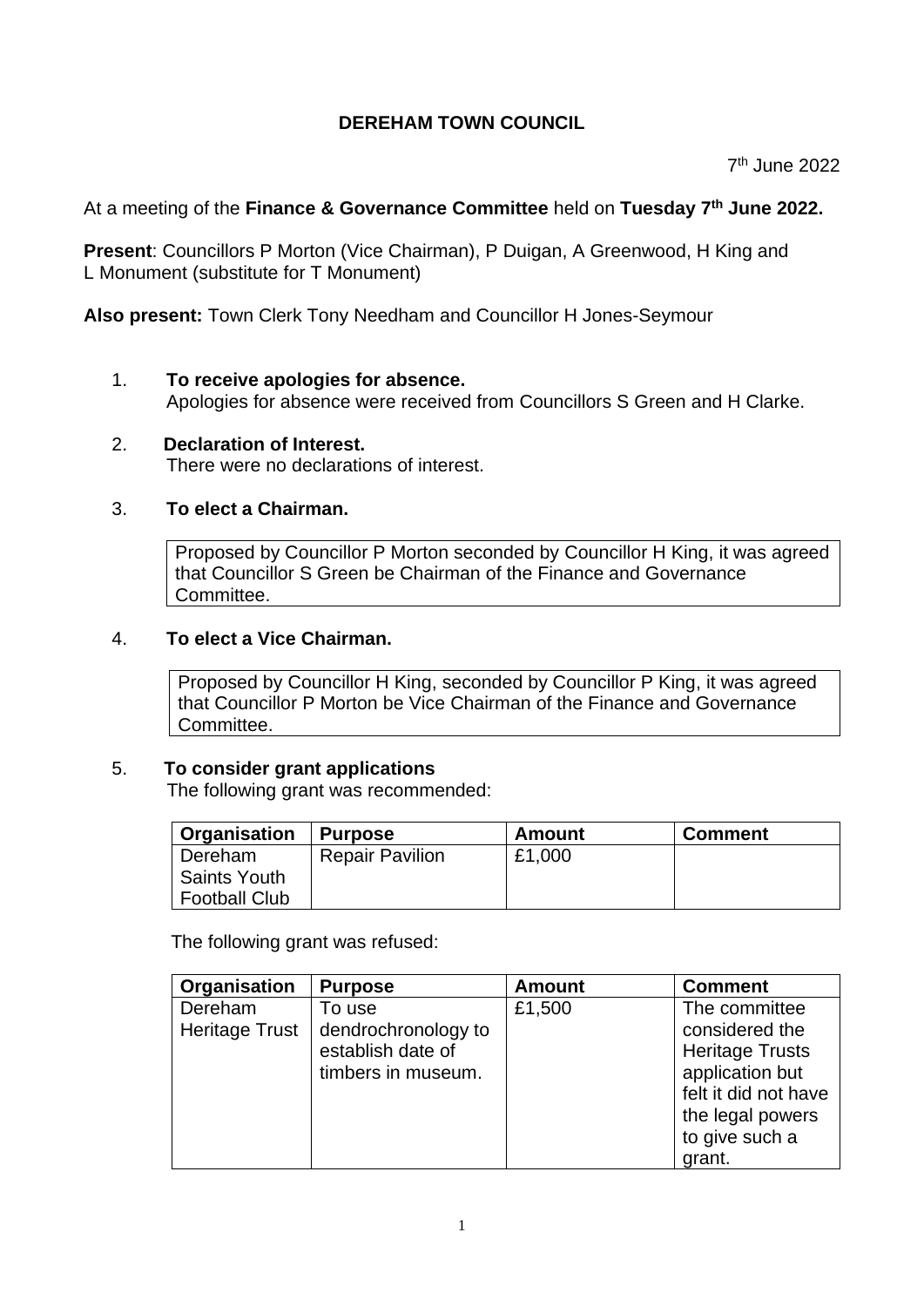## 6. **To review expenditure against budget**

 The committee reviewed expenditure against budget any questions the Clerk was unable to answer within the meeting would be followed up after the meeting.

The following points were raised, in addition:

 That the 'income' identified from closing the Community Car Scheme bank account be shown in an ear-marked reserve and that the CAB grant budget be carried for forward into 2022-23.

### 7. **To review ear-marked**

The ear-marked reserves were reviewed.

### 8. **To review 4-year projects and capital budgets.**

This was reviewed it was agreed to include the full value of the CCLA investments and make a note of the potential swings in valuation between years, so that it can be taken into consideration when the level of reserves is next considered.

### 9. **To review policies.**

### 1. **Financial Risks**

FMRA1 – should be rewritten to reflect gender neutral multiskilled staff – and brought back to the next Finance &Governance Committee meeting.

FMRA2 – to be rewritten to reflect current practices - and brought back to the next Finance & Governance Committee meeting.

FMRA 4 The Committee recommended that the Deputy Clark and one other Administrator be set up to make payments on line up to a value of £10,000 per day. A review of similar sized councils be carried out to see what mechanisms they have in place with online payments, with further options brough back to the next Finance and Governance meeting to consider.

# 2. **Operational Risks**

These were reviewed and suggested that the fire rated filing cabinet (Risk 1), be purchased and a review of banking options (Risk 9) be carried out, with options brought back to the next Finance and Governance Committee.

### 3**. Internal Audit Plan**

This was agreed

# 4. **Internal Auditor's Terms of Reference**

This was reviewed

10. **To receive Internal Auditor's Report**

The internal Auditor's report was reviewed.

# 11. **To appoint internal Auditor for 2023/24**

The Committee recommended that Mr Robin Goreham be appointed internal